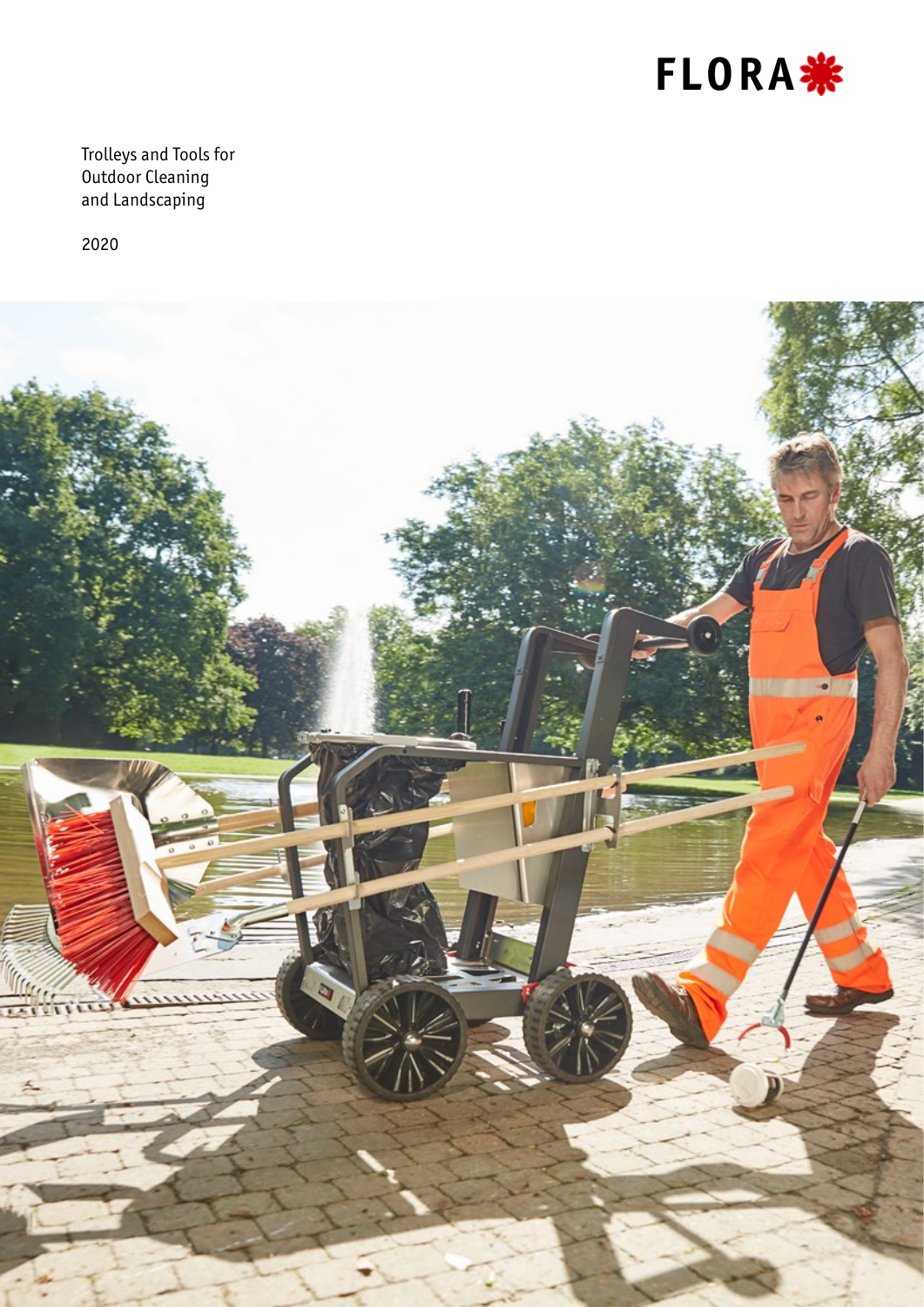### **Company profile**

### **Made in Germany**



**Quality since 1875**



A skilled team, our ability to innovate, and the use of the most up-to-date technologies – these are our guarantee for top-quality products. We are responsible for the entire process chain, from development to manufacture and assembly right up to despatch.

Since 1875, FLORA has specialised in the development and manufacture of high-quality and durable garden tools and equipment. Even in the early years, the values which FLORA still lives by were established: quality, technology and knowhow. Our customers can rely on us – we are ready and waiting. Worldwide. From the heart.

**Competence in the entire process chain**









Design and development Manufacturing Assembly Assembly Marketing and sales

3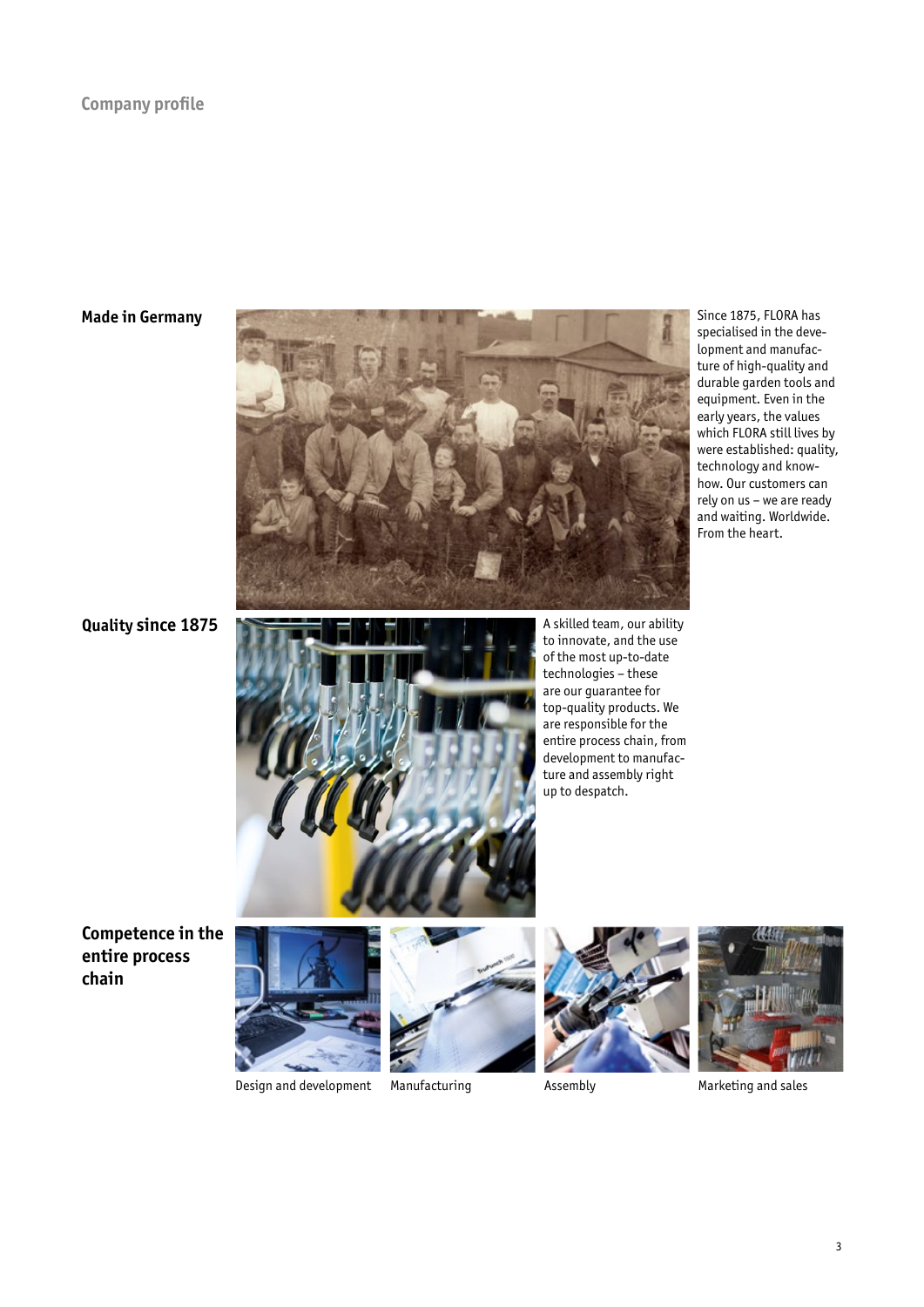## **Litter pickers and accessories**



For 30 years, Greifboys have been among the most successful litter pickers internationally – "Made in Germany", of course. With a large number of different types, Greifboys are ideal for use in all sectors of rubbish collection. Based on a maintenance-free, internal mechanical system, they provide maximum durability, functionality and ergonomics. Landscaping specialists, municipalities and cleaning businesses prefer these Greifboys for garbage disposal work, because they pick up a discarded bus ticket just as easily as a large champagne bottle.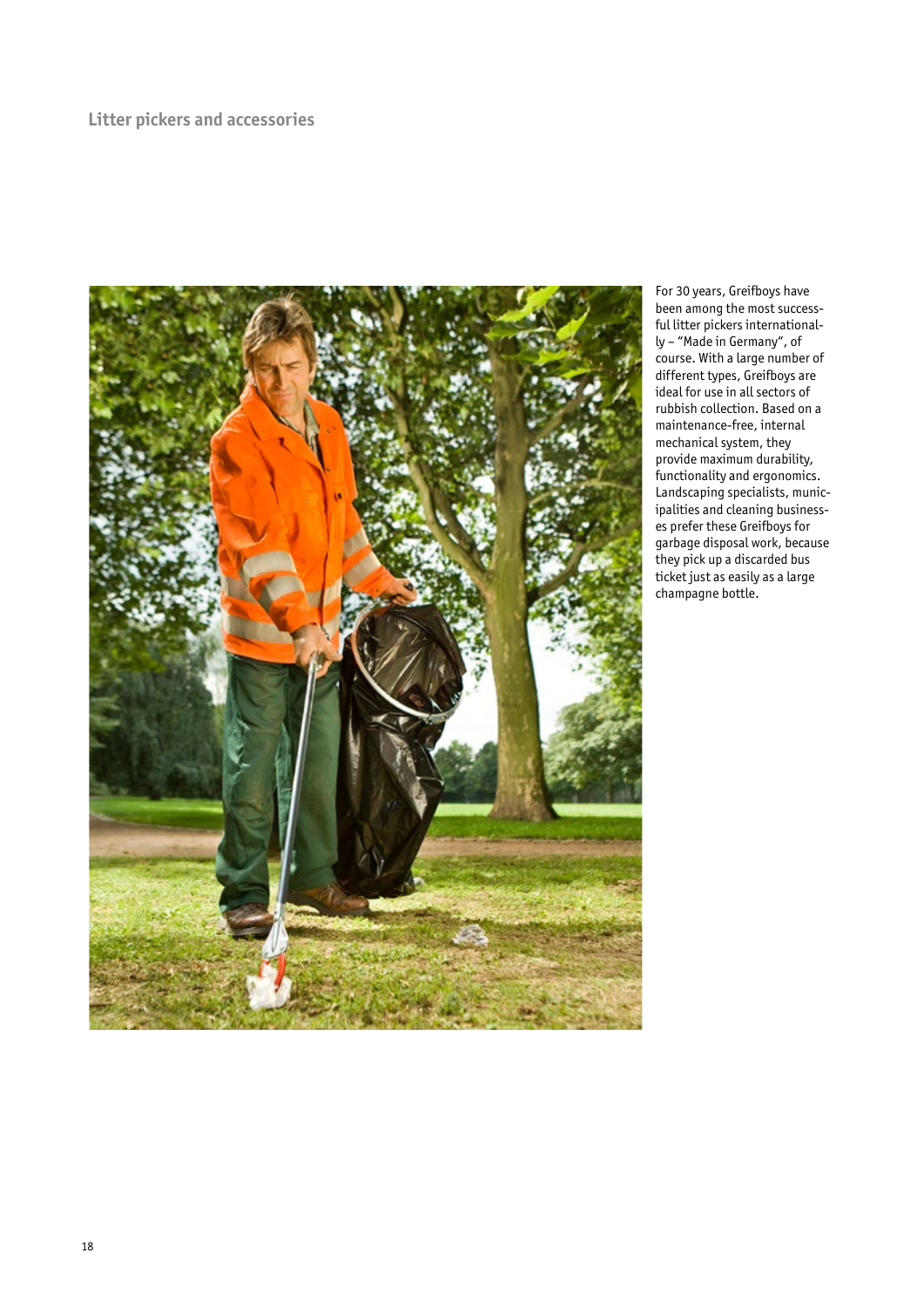# **Greifboys Advance series**

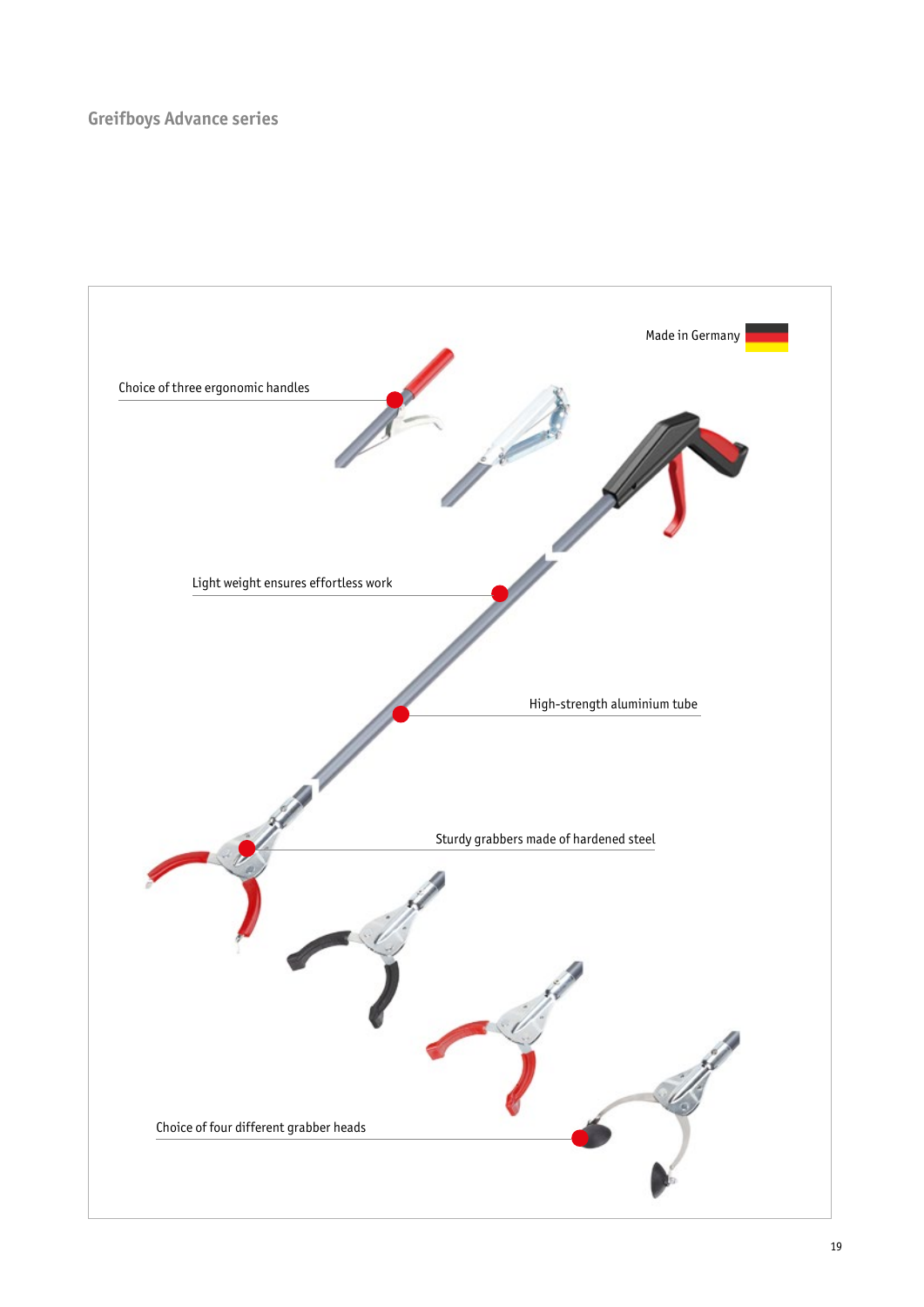Greifboy 40 **Greifboy 40 Grabber for picking up refuse** and rubbish outdoors, with opened tips for scraping off stuck-on residues.







**Greifboy 40 with steel handle** Anodised aluminium tube with integrated mechanism, galvanised head, hardened plastic-coated grabbers, PU 10

| <b>Number</b> | Length (cm) | Weight $(q)$ | Grabber<br>opening (cm) | Handle | EAN 4007105 |  |
|---------------|-------------|--------------|-------------------------|--------|-------------|--|
| 01040/75      | 75          | 280          | 10.5                    | steel  | 006568      |  |
| 01040/90      | 90          | 300          | 10.5                    | steel  | 300413      |  |
| 01040/105     | 105         | 320          | 10.5                    | steel  | 300420      |  |
| 01040/140     | 140         | 370          | 10.5                    | steel  | 300437      |  |



**Greifboy 40 with plastic handle** Anodised aluminium tube with integrated mechanism, galvanised head, hardened plastic-coated grabbers, PU 10

| Number    | Length (cm) | Weight $(q)$ | Grabber<br>opening (cm) | Handle  | EAN 4007105 |  |
|-----------|-------------|--------------|-------------------------|---------|-------------|--|
| 01140/90  | 90          | 310          | 10.5                    | plastic | 330410      |  |
| 01140/105 | 105         | 330          | 10.5                    | plastic | 330427      |  |



**Greifboy 40 with lever handle** Anodised aluminium tube with integrated mechanism, galvanised head, hardened plastic-coated grabbers, PU 10

| <b>Number</b> | Length (cm) | Weight $(q)$ | Grabber<br>opening (cm) |       | Handle EAN 4007105 |
|---------------|-------------|--------------|-------------------------|-------|--------------------|
| 01240         | 90          | 300          | 10.5                    | lever | 004120             |

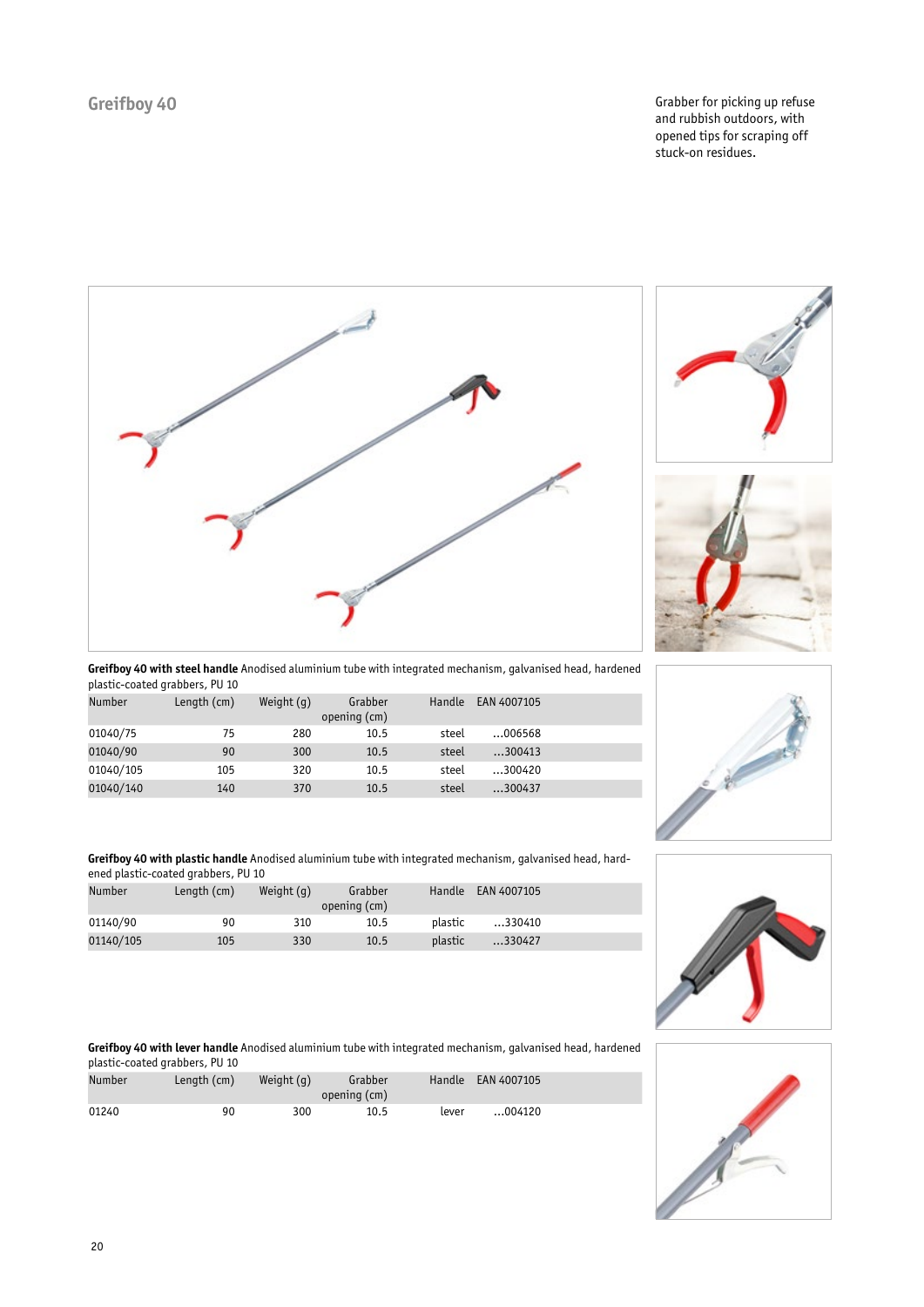Greifboy 50 **Greifboy 50 Grabber for picking up refuse** and rubbish both indoors and outdoors, Fitted with anti-slip plastic-coated grabbers for fast work, including on smooth surfaces.







**Greifboy 50 steel handle** Anodised aluminium tube with integrated mechanism, galvanised head, hardened plastic-coated grabbers, PU 10

| <b>Number</b> | Length (cm) | Weight $(q)$ | Grabber<br>opening (cm) | Handle | EAN 4007105 |  |
|---------------|-------------|--------------|-------------------------|--------|-------------|--|
| 01050/75      | 75          | 280          | 10.5                    | steel  | 300505      |  |
| 01050/90      | 90          | 300          | 10.5                    | steel  | 300512      |  |
| 01050/105     | 105         | 320          | 10.5                    | steel  | 300529      |  |
| 01050/140     | 140         | 370          | 10.5                    | steel  | 300536      |  |



**Greifboy 50 with plastic handle** Anodised aluminium tube with integrated mechanism, galvanised head, hardened plastic-coated grabbers, PU 10

| Number    | Length (cm) | Weight $(q)$ | Grabber<br>opening (cm) | Handle  | EAN 4007105 |  |
|-----------|-------------|--------------|-------------------------|---------|-------------|--|
| 01150/90  | 90          | 310          | 10.5                    | plastic | 330519      |  |
| 01150/105 | 105         | 330          | 10.5                    | plastic | 330526      |  |

**Greifboy 50 with lever handle** Anodised aluminium tube with integrated mechanism, galvanised head, hardened plastic-coated grabbers, PU 10

| <b>Number</b> | Length (cm) | Weight $(q)$ | Grabber<br>opening (cm) |       | Handle EAN 4007105 |
|---------------|-------------|--------------|-------------------------|-------|--------------------|
| 01250         | 90          | 310          | 10.5                    | lever | 300543             |

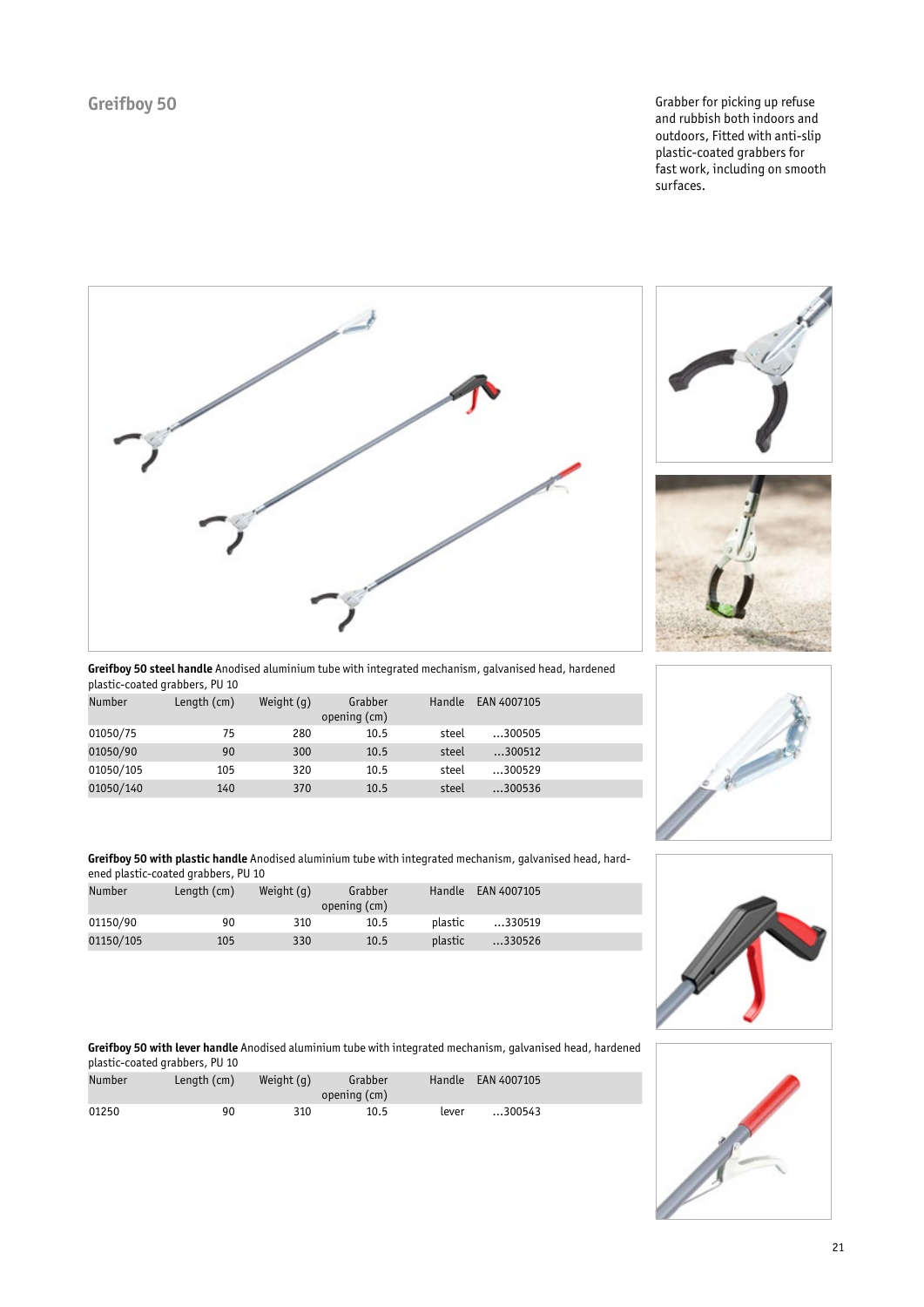Greifboy 70 **Greifboy 70 Grabber for picking up refuse** and rubbish outdoors, coated in wear-resistant plastic tips







**Greifboy 70 with steel handle** Anodised aluminium tube with integrated mechanism, galvanised head, hardened plastic-coated grabbers, PU 10

| <b>Number</b> | Length (cm) | Weight $(q)$ | Grabber<br>opening (cm) | Handle | EAN 4007105 |  |
|---------------|-------------|--------------|-------------------------|--------|-------------|--|
| 01070/75      | 75          | 280          | 10.5                    | steel  | 006575      |  |
| 01070/90      | 90          | 300          | 10.5                    | steel  | 000719      |  |
| 01070/105     | 105         | 320          | 10.5                    | steel  | 000726      |  |
| 01070/140     | 140         | 370          | 10.5                    | steel  | 000733      |  |



**Greifboy 70 with plastic handle** Anodised aluminium tube with integrated mechanism, galvanised head, hardened plastic-coated grabbers, PU 10

| Number    | Length $(cm)$ | Weight $(a)$ | Grabber<br>opening (cm) | Handle  | EAN 4007105 |  |
|-----------|---------------|--------------|-------------------------|---------|-------------|--|
| 01170/90  | 90            | 310          | 10.5                    | plastic | 000740      |  |
| 01170/105 | 105           | 330          | 10.5                    | plastic | 000764      |  |



**Greifboy 70 with lever handle** Anodised aluminium tube with integrated mechanism, galvanised head, hardened plastic-coated grabbers, PU 10

| <b>Number</b> | Length (cm) | Weight $(q)$ | Grabber<br>opening (cm) |       | Handle EAN 4007105 |
|---------------|-------------|--------------|-------------------------|-------|--------------------|
| 01270         | 90          | 310          | 10.5                    | lever | 000771             |

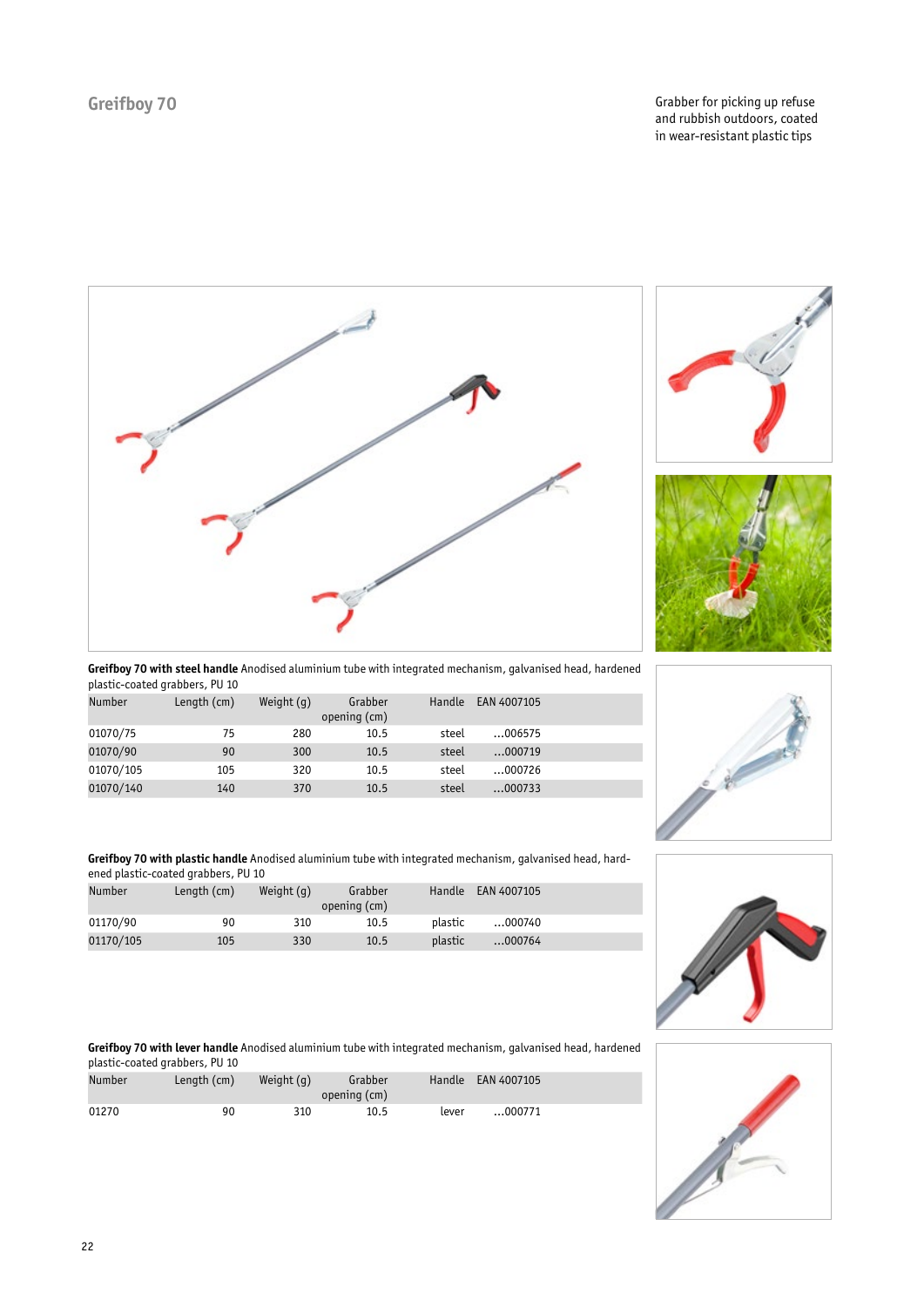Greifboy 90 **Grabber for picking up refuse** and rubbish indoors, special grabber with cups for picking up tiny, smooth and wet parts.







**Greifboy 90 with steel handle** Anodised aluminium tube with integrated mechanism, galvanised head, special grabber with cups, PU 10

| <b>Number</b> | Length (cm) | Weight $(q)$ | Grabber<br>opening (cm) | Handle | EAN 4007105 |  |
|---------------|-------------|--------------|-------------------------|--------|-------------|--|
| 01090/90      | 90          | 310          | 10.5                    | steel  | 000917      |  |
| 01090/105     | 105         | 330          | 10.5                    | steel  | 000924      |  |
| 01090/140     | 140         | 380          | 10.5                    | steel  | 000931      |  |

**Greifboy 90 with plastic handle** Anodised aluminium tube with integrated mechanism, galvanised head, special grabber with cups, PU 10

|           | $\frac{1}{2}$ pecint q. asset. $\frac{1}{2}$ . $\frac{1}{2}$ . $\frac{1}{2}$ . $\frac{1}{2}$ |              |                         |         |             |  |
|-----------|----------------------------------------------------------------------------------------------|--------------|-------------------------|---------|-------------|--|
| Number    | Length (cm)                                                                                  | Weight $(q)$ | Grabber<br>opening (cm) | Handle  | EAN 4007105 |  |
| 01190/90  | 90                                                                                           | 320          | 10.5                    | plastic | 000948      |  |
| 01190/105 | 105                                                                                          | 340          | 10.5                    | plastic | 000962      |  |

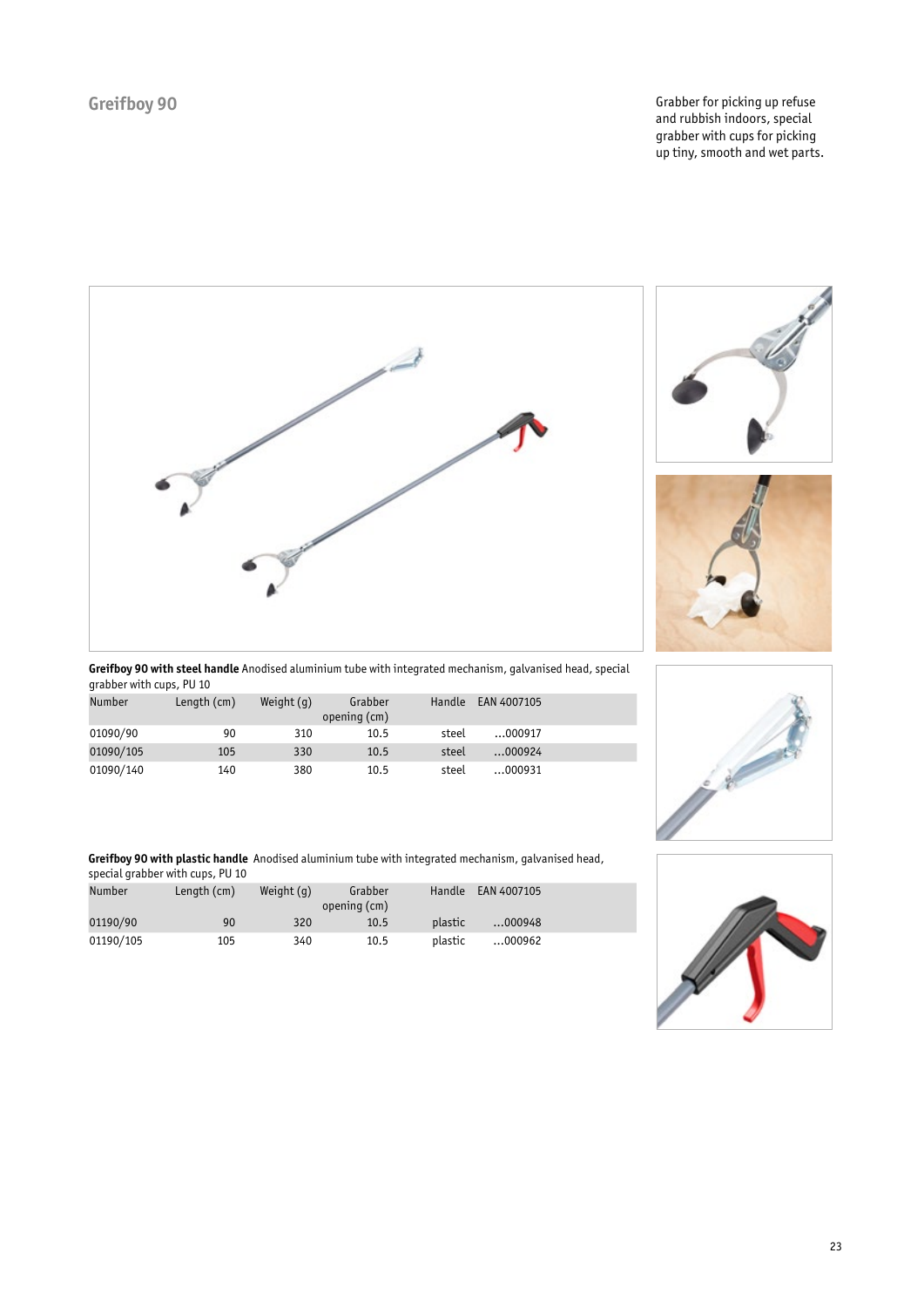# **Greifboys, basic series and accessories**

**Greifboy aluminium** Robust, light grabber for picking up rubbish, and also for scraping off stuck-on residues. Aluminium tube, external mechanism, galvanised head, PU 10

|                    | tube, external mechanism, galvanised head, PU 10                                                           |            |                         |          |                        | <b>Greifboy atuminium</b> Robust, light grabber for picking up rubbish, and also for scraping off stuck-on residues. Atuminium |  |
|--------------------|------------------------------------------------------------------------------------------------------------|------------|-------------------------|----------|------------------------|--------------------------------------------------------------------------------------------------------------------------------|--|
| Number             | Length (cm)                                                                                                | Weight (g) | Grabber<br>opening (cm) | Handle   | EAN 4007105            |                                                                                                                                |  |
| 01320              | 90                                                                                                         | 220        | 4                       | lever    | 300208                 |                                                                                                                                |  |
|                    | stuck-on residues. Wood tube, external mechanism, galvanised head, PU 10                                   |            |                         |          |                        | Greifboy wood Grabber for picking up rubbish, comfortable wooden handle, metal grabber also suitable for scraping off          |  |
| Number             | Length (cm)                                                                                                | Weight (g) | Grabber<br>opening (cm) | Handle   | EAN 4007105            |                                                                                                                                |  |
| 01321              | 87                                                                                                         | 240        | 3.5                     | loop     | 300215                 |                                                                                                                                |  |
|                    | Paper gripper Simple, extremely robust tool for picking up loose, light rubbish, 6 cm opening, PU 10       |            |                         |          |                        |                                                                                                                                |  |
| Number             | Length (cm)                                                                                                | Weight (g) |                         |          | EAN 4007105            |                                                                                                                                |  |
| 01315              | 85                                                                                                         | 440        |                         |          | 100150                 |                                                                                                                                |  |
|                    |                                                                                                            |            |                         |          |                        | Litter spear For piercing and picking up paper and plastic on soft surfaces. Anodised aluminium handle, steel spike, PU 10     |  |
| Number             | Length (cm)                                                                                                | Weight (g) |                         |          | EAN 4007105            |                                                                                                                                |  |
| 01380              | 98                                                                                                         | 140        |                         |          | 300802                 |                                                                                                                                |  |
|                    | Display stands Greifboys Attractive display stands of galvanised steel for 3 x 10 kinds of Greifboys, PU 1 |            |                         |          |                        |                                                                                                                                |  |
| Number             | Audience                                                                                                   | Allocation | Allocation              |          | Allocation EAN 4007105 |                                                                                                                                |  |
| 08326/10           | Individual                                                                                                 |            |                         |          | 002799                 |                                                                                                                                |  |
| 08326/11           | <b>Budget</b>                                                                                              | 01320      | 01270                   | 01150/90 | 004717                 |                                                                                                                                |  |
| 08326/12           | Competence                                                                                                 | 01040/90   | 01050/90                | 01150/90 | 004922                 |                                                                                                                                |  |
|                    | from sinks, urinals etc. hardened plastic coated grabbers, PU 10                                           |            |                         |          |                        | Greifboy Designed especially for the targeted emptying of rubbish bins or the hygienic removal of waste and foreign objects    |  |
| Number             | Length(cm)                                                                                                 | Weight (g) | Grabber<br>opening (cm) | Handle   | EAN 4007105            |                                                                                                                                |  |
| 01150/45           | 45                                                                                                         | 220        | 10.5                    | plastic  | 330168                 |                                                                                                                                |  |
| tension bow, PU 10 |                                                                                                            |            |                         |          |                        | Bag holder In order to hold refuse bags open to make filling easy, the handle may be held upwards or downwards. With           |  |
| Number             | Diameter (cm)                                                                                              | Weight (g) |                         |          | EAN 4007105            |                                                                                                                                |  |
| 01501              | 40                                                                                                         | 640        |                         |          | 011012                 |                                                                                                                                |  |
|                    |                                                                                                            |            |                         |          |                        |                                                                                                                                |  |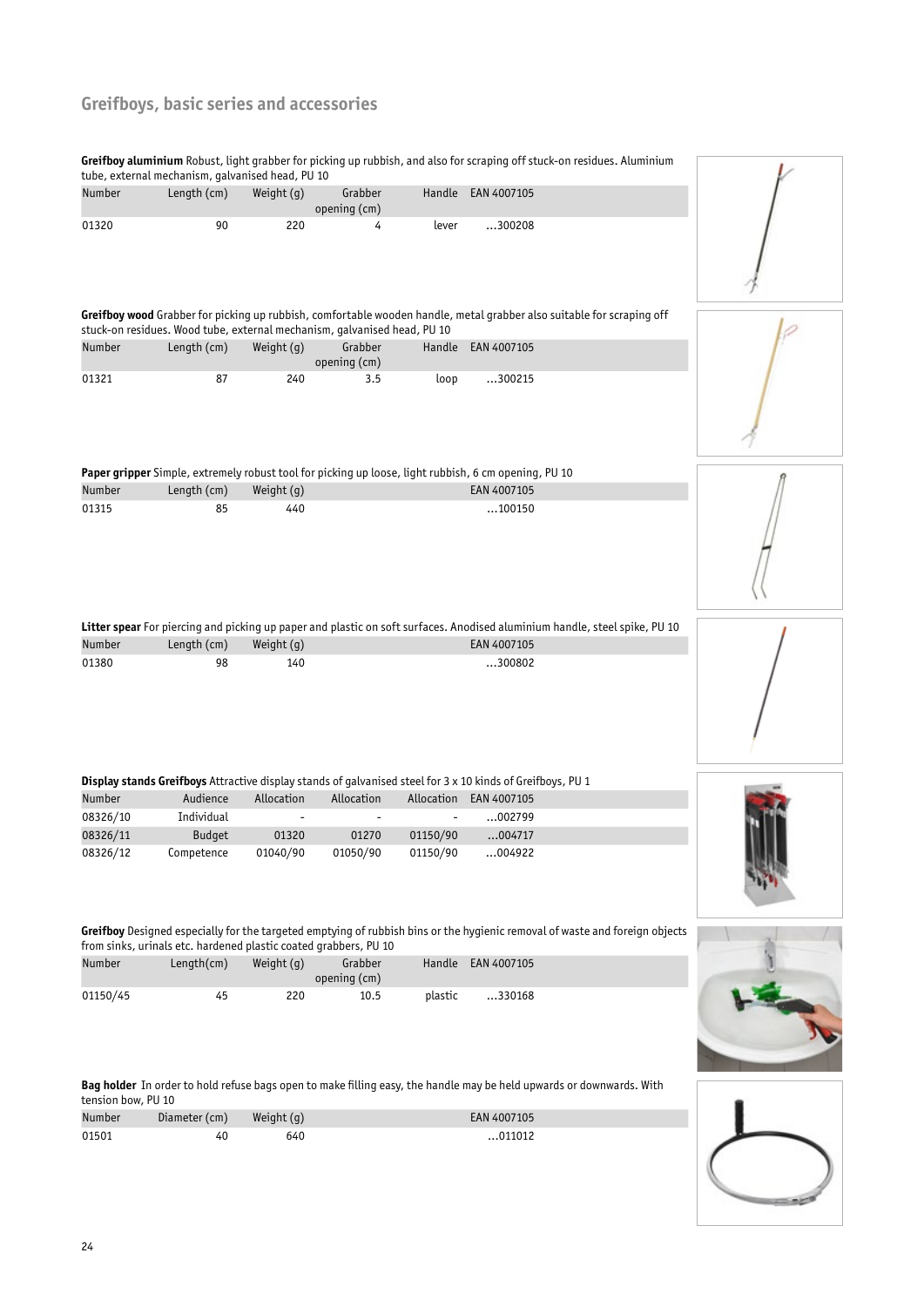## **Dustpans and brooms**

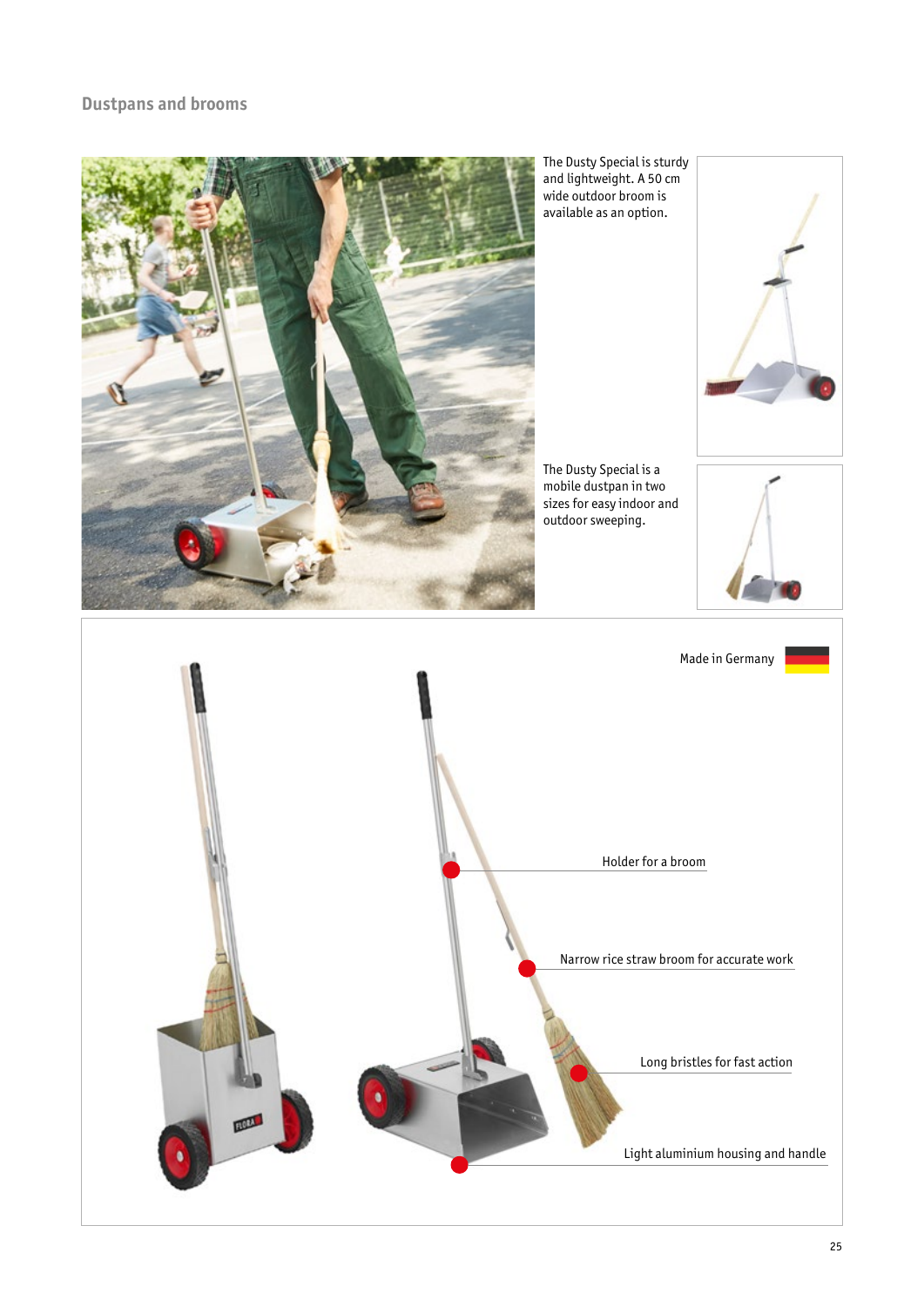| <b>Dusty Light</b> Robust hand sweeper with carrying handle for outdoor use, PU 2 |                                   |             |             |                      |             |  |  |  |
|-----------------------------------------------------------------------------------|-----------------------------------|-------------|-------------|----------------------|-------------|--|--|--|
| <b>Number</b>                                                                     | Pan<br>$W \times D \times H$ (cm) | Height (cm) | Weight (kg) | Material             | EAN 4007105 |  |  |  |
| 01516                                                                             | $31 \times 35.5 \times 9$         | 12.2        | 1.5         | zinc plated<br>steel | 005196      |  |  |  |
| 01517                                                                             | $30 \times 35.0 \times 9$         | 17.5        | 0.85        | aluminium            | 008036      |  |  |  |

#### **Dusty Shovel** Lightweight hand scoop with long handle for outdoor use, aluminum, PU 5

| Number   | Pan<br>$W \times D \times H$ (cm) | Height (cm) | Weight (kg) | EAN 4007105 |
|----------|-----------------------------------|-------------|-------------|-------------|
| 01518/22 | $35.5 \times 32 \times 8$         | 102         | 0.8         | 008043      |

**Dusty Compact** Tough sweeper shovel for outdoor use, optional with lobby broom (W 25 cm). Galvanised steel, aluminium pole, plastic handle, PU 2

| <b>Number</b> | Pan<br>$W \times D \times H$ (cm) | Height (cm) | Weight (kg) | <b>Broom</b>          | EAN 4007105 |  |
|---------------|-----------------------------------|-------------|-------------|-----------------------|-------------|--|
| 01506/30      | $30 \times 25 \times 12$          | 100         | 0.9         | without               | 002553      |  |
| 01506/301     | $30 \times 25 \times 12$          | 100         | 1.2         | included <sup>2</sup> | 006773      |  |
| 01506/40      | 40 x 34 x 14                      | 100         | 1.4         | without               | 002560      |  |
| 01506/401     | $40 \times 34 \times 14$          | 100         | 1.7         | included <sup>2</sup> | 006780      |  |

### **Dusty Original** Sturdy, light dustpan for outdoor use, optional with lobby broom (B 25 cm). Aluminium, plastic handle, PU 2

| <b>Number</b> | Pan<br>$W \times D \times H$ (cm) | Height (cm) | Weight (kg) | <b>Broom</b>          | EAN 4007105 |  |
|---------------|-----------------------------------|-------------|-------------|-----------------------|-------------|--|
| 01502/75      | $27 \times 21 \times 9$           | 75          | 0.8         | without               | 100693      |  |
| 01502/751     | $27 \times 21 \times 9$           | 75          | 1.1         | included <sup>2</sup> | 005868      |  |
| 01502/90      | $27 \times 21 \times 9$           | 90          | 0.9         | without               | 002676      |  |
| 01502/901     | $27 \times 21 \times 9$           | 90          | 1.2         | included <sup>2</sup> | 005875      |  |

**Dusty Special** Light, mobile Dustpan, optional with lobby broom (W 25 cm), for effortless indoor and outdoor cleaning-up. Aluminium, plastic wheels, PU 1

| Number    | Pan<br>$W \times D \times H$ (cm) | Height (cm) | Weight (kg) | <b>Broom</b>          | EAN 4007105 |  |
|-----------|-----------------------------------|-------------|-------------|-----------------------|-------------|--|
| 01514/30  | $26 \times 29 \times 14.5$        | 90          | 1.9         | without               | 004779      |  |
| 01514/301 | $26 \times 29 \times 14.5$        | 90          | 2.3         | included <sup>2</sup> | 004786      |  |



**Dusty Special** Light, mobile Dustpan, optional with broom (W 50 cm), for effortless indoor and outdoor cleaning-up. Aluminium, plastic wheels, PU 1

| <b>Number</b> | Pan<br>$W \times D \times H$ (cm) | Height (cm) | Weight (kg) | <b>Broom</b> | EAN 4007105 |  |
|---------------|-----------------------------------|-------------|-------------|--------------|-------------|--|
| 01514/50      | 41 x 38.5 x 19                    | 90          | 2.7         | without      | 004793      |  |
| 01514/501     | $41 \times 38.5 \times 19$        | 90          | 3.7         | included $1$ | 004809      |  |

**Dusty Mobile** Mobile dustpan with tilt function and lobby broom (W 25 cm) for indoor and outdoor use. Aluminium, plastic wheels, PU 1

| <b>Number</b> | Pan<br>$W \times D \times H$ (cm) | Height (cm) | Weight (kg) |                       | Broom EAN 4007105 |  |
|---------------|-----------------------------------|-------------|-------------|-----------------------|-------------------|--|
| 01507         | $27 \times 20$                    | 122         | 3.3         | included <sup>2</sup> | 007893            |  |